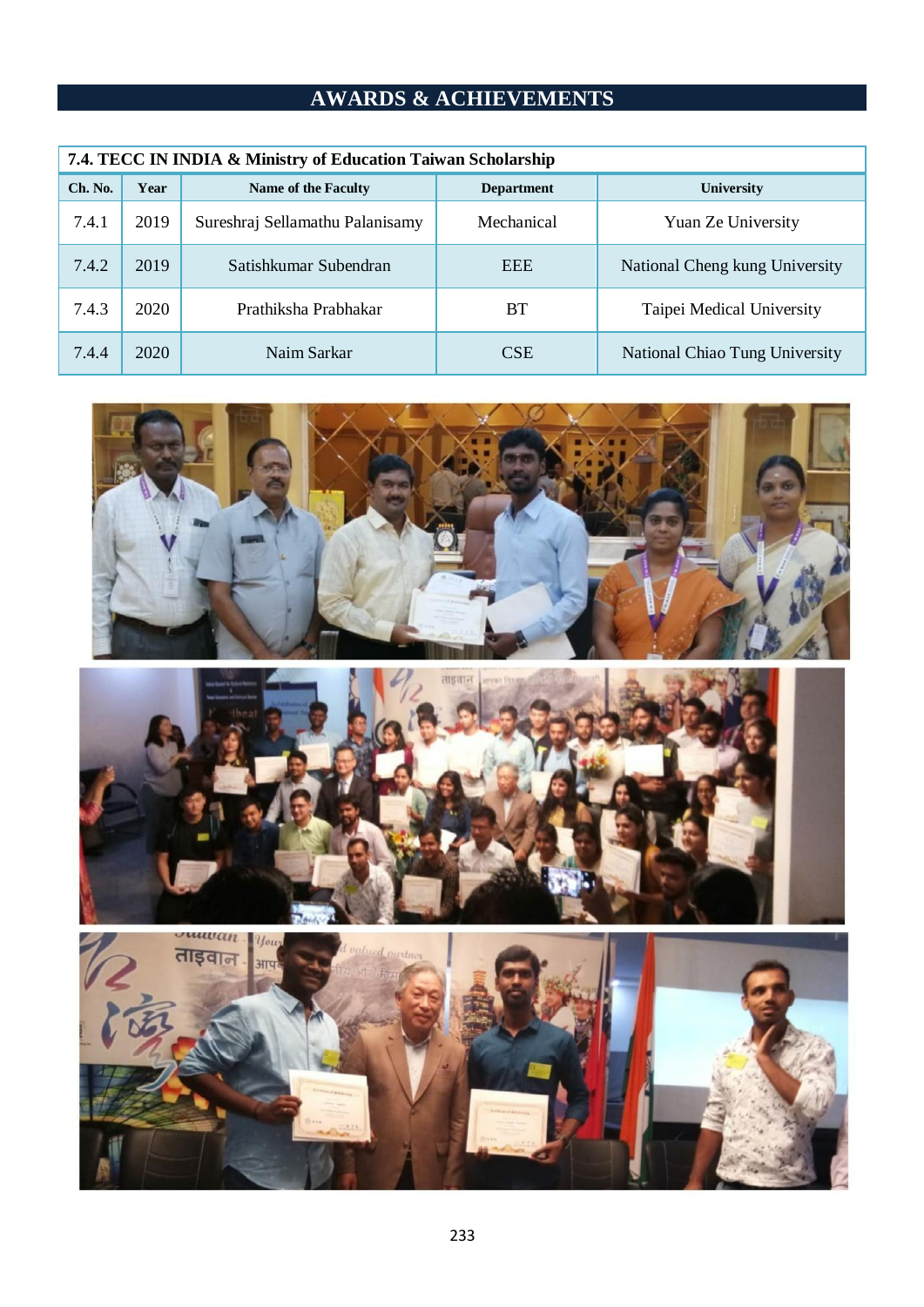## **AWARDS & ACHIEVEMENTS**

## 駐印度代表處 108 學年度教育部「 臺灣獎學金」正備取受獎候選人

2019 TECC in India & Ministry of Education Taiwan Scholarship List of Successful candidates and Alternate candidates

| <b>SN</b>      | <b>Name</b>                                    | <b>SN</b>  | <b>Name</b>                                      |
|----------------|------------------------------------------------|------------|--------------------------------------------------|
| $\mathbf{1}$   | Harsha Vikhyath Reddy Rachamallu<br>Kothamidda | 32         | Antolin Jesila Jesu Amalraj                      |
| $\overline{2}$ | Girish Ningappa Mathad                         | 33         | Amrit Sharma                                     |
| 3              | Venkata Naga Sai Bhargavi Dande                | 34         | Ram Sharma                                       |
| $\overline{4}$ | Priyanka Vinothkumar                           | 35         | Subashini Varadharajan                           |
| 5              | Shiva Prasad Sirmulwar                         | 36         | Pratik Satishkumar Shendge                       |
| 6              | Vivek Kumar                                    | 37         | Chandramohan Reddy Poreddy                       |
| 7              | Veeramani Rajendran                            | 38         | Alan Wu                                          |
| 8              | Sathesh Tamilarasan                            | 39         | Soumyodeep Deb                                   |
| 9              | Sathishkumar Chinnapaiyan                      | 40         | Kevin Joseph Dilip                               |
| 10             | Saransh Shrivastava                            | 41         | Morgina Akter                                    |
| 11             | Pratik Prakash Gupta                           | 42         | Pintu Kumar                                      |
| 12             | Atik Garg                                      | 43         | Chamani Shiranthika Jayakody Kankanamalage       |
| 13             | Suvajit Acharjee                               | 44         | Sureshraj Sellamathu Palanisamy                  |
| 14             | Raju Sharma                                    | 45         | Satishkumar Subendran                            |
| 15             | Kirankumari Gopalji Sheshma                    | Waiting 1  | Gokulnath Vadivel                                |
| 16             | Anirban Ganguly                                | Waiting 2  | Srikanth Reddy Yiza                              |
| 17             | Bharath Kumar Boyanapalli                      | Waiting 3  | Mayuri Nanasaheb Tuwar                           |
| 18             | Aritra Pal                                     | Waiting 4  | <b>Bharat Chandra Alla</b>                       |
| 19             | Samiksha Bajaj                                 | Waiting 5  | Vishal Vishnoi                                   |
| 20             | Smriti Mavar                                   | Waiting 6  | Mohammed Bilal Ansari                            |
| 21             | Vignesh Ponnurangan                            | Waiting 7  | Vikas Yadav                                      |
| 22             | Agam Kumar                                     | Waiting 8  | Krishna Kumar Uttam                              |
| 23             | Anuj Jha                                       | Waiting 9  | Krishn Das Patel                                 |
| 24             | Puyam Tondonba Singh                           | Waiting 10 | Saif Allauddin Tamboli                           |
| 25             | Thamaraikannan Muthusamy                       | Waiting 11 | Harikrishnan Manjoorkizhakkethil<br>Krishnakumar |
| 26             | Ashly Serene Jose                              | Waiting 12 | Sai Bhavani Sravan Metla                         |
| 27             | Mohd Yaqub Khan                                | Waiting 13 | Usama Yasir Khan                                 |
| 28             | Ramachandran Gurusamy                          | Waiting 14 | Shubham Subhash Kolhe                            |
| 29             | Ayashika Mukherjee                             | Waiting 15 | Naga Vijaya Gogineni                             |
| 30             | Vivek Jabaraj Joseph                           | Waiting 16 | Nilantha Premakumara Weerappulige                |
| 31             | Aswini Kumar                                   |            |                                                  |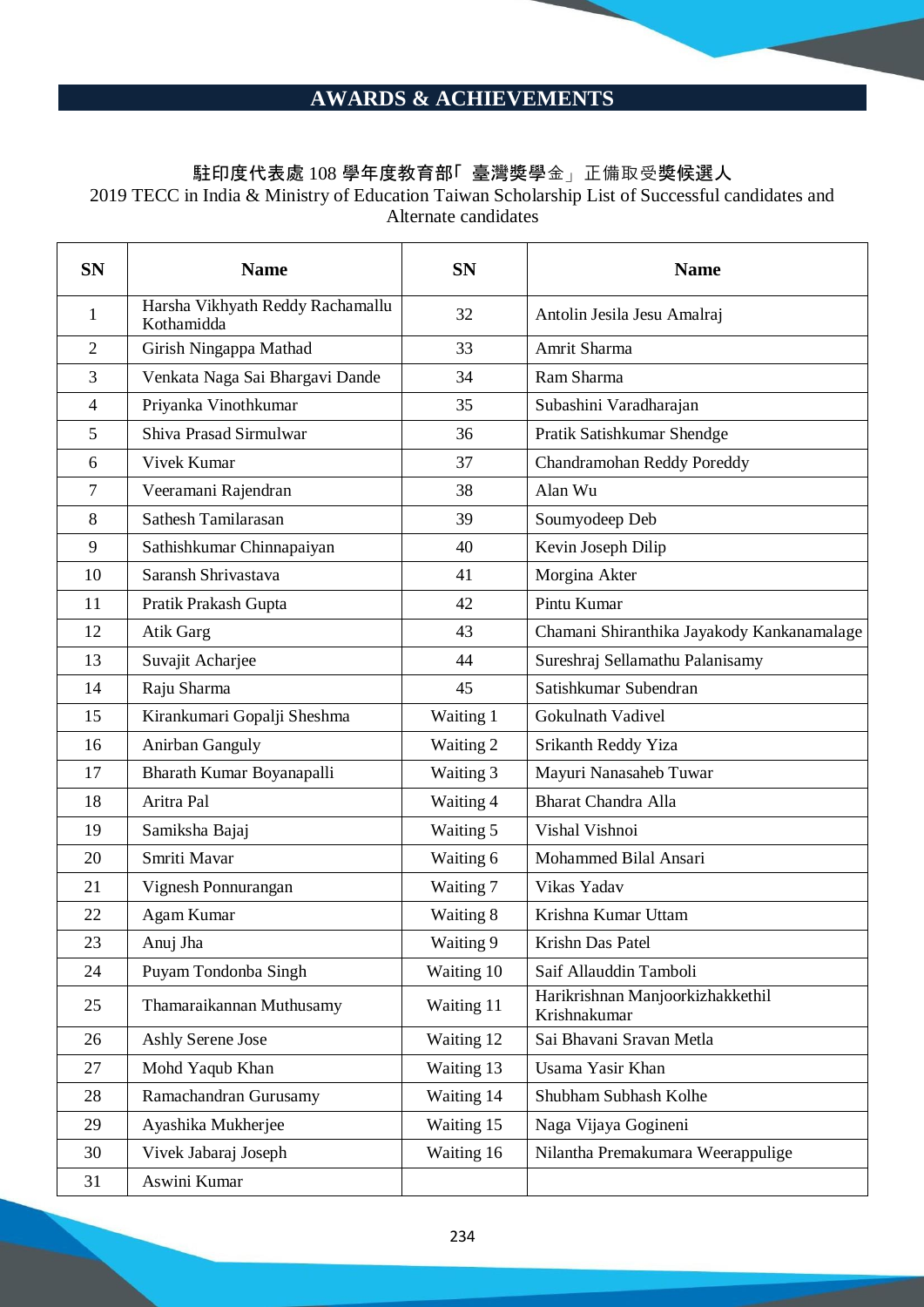## **AWARDS & ACHIEVEMENTS**

P.S. All the successful candidates have to submit your admission letter to the mailbox[:teccinindia@gmail.com](mailto:teccinindia@gmail.com) by 20 June, 2019 to confirm your eligibility of the Scholarship

駐印度代表處 109 學年度教育部「臺灣獎學金」正備取受獎候選人 2020 TECC in India & Ministry of Education Taiwan Scholarship List of Successful Candidates andAlternate Candidates Note: All the successful candidates have to submit your admission letter to the

mailbox[:teccinindia@gmail.com](mailto:teccinindia@gmail.com) by 20 July, 2020 to confirm your eligibility of the Scholarship

| <b>SN</b>      | <b>Name</b>                  | <b>SN</b>  | <b>Name</b>                            |
|----------------|------------------------------|------------|----------------------------------------|
| $\mathbf{1}$   | Inayath Nelliyali            | 34         | Neleena Nair Gopakumar                 |
| 2              | Rupan Bera                   | 35         | Saif Imtiyaj                           |
| 3              | Ajit Dash                    | 36         | George Jose Kalathil                   |
| 4              | Mohammad Rizwan Bhina        | 37         | Chen Mew Ling                          |
| 5              | Avantika De                  | 38         | Arushi Singh                           |
| 6              | Monika Salesh                | 39         | Ringngam Lamkang Sankhil               |
| $\overline{7}$ | Namrata Deka                 | 40         | Naveen Madhumal Rangasinghe Arachchige |
| 8              | Devendra Reddy Bandi         | 41         | Trayee Dhar                            |
| 9              | Purushottam Gyawali          | 42         | Paromeeta Bandyopadhyay                |
| 10             | Sakshi Saraswat              | 43         | Anish Gulati                           |
| 11             | Mohammad Abubakar Sadique    | 44         | Manu Moudgil                           |
| 12             | Mohamed Faizal Abdul Rahman  | 45         | Rahul Singh Bais                       |
| 13             | Saurav Dangar                | Waiting 1  | Tanoj Ramesh Langore                   |
| 14             | Tanvi Gupta                  | Waiting 2  | Mohammad Zainul Abedeen                |
| 15             | Dileep Karnam                | Waiting 3  | Neeraj Reddy Kondapally                |
| 16             | Ritika                       | Waiting 4  | Sanchayan Mahato                       |
| 17             | Jiji Kannan                  | Waiting 5  | Anushree Ghosh Dastidar                |
| 18             | Neethish Kumar Unnam         | Waiting 6  | Avaneesh Hari Haran                    |
| 19             | Sumpi Hage                   | Waiting 7  | Vertika Bajpai                         |
| 20             | Aditi Lakhera                | Waiting 8  | Nadeem Ahamad                          |
| 21             | Narendra Babu Tatini         | Waiting 9  | M A B Sayeem Bin kutub                 |
| 22             | Pavan Kumar Kavale           | Waiting 10 | Saravana Kompala                       |
| 23             | Manoj Kumar Karibhuktha      | Waiting 11 | <b>G M Shazzad Hossain Prince</b>      |
| 24             | Aishwarya Gowda Ashok Girija | Waiting 12 | Faizan Husian                          |
| 25             | Pawan Kumar Singh            | Waiting 13 | Syed Nabhan                            |
| 26             | Prathiksha Prabhakar         | Waiting 14 | Eldhose Vadakkechailil Varghese        |
| 27             | Avinash Rangra               | Waiting 15 | Gopal Karunanithi                      |